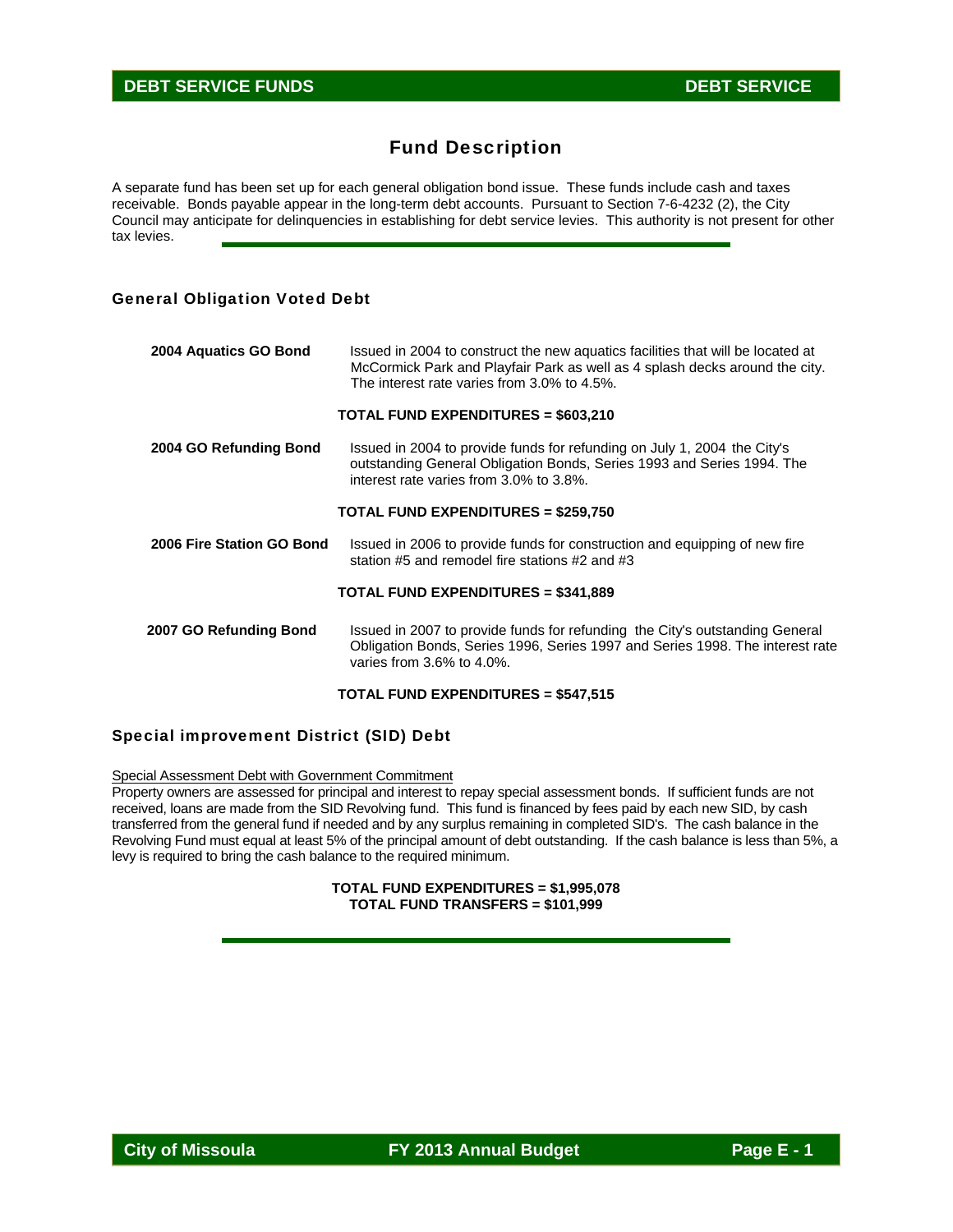# **DEBT SERVICE FUNDS DEBT SERVICE**

| <b>Budget by Object of</b><br><b>Expenditure Category</b> |    | Actual<br>FY 2011 | <b>Amended</b><br>FY 2012      | Actual <sup>*</sup><br>FY 2012 |         |    | <b>Adopted</b><br>FY 2013 | <b>Increase</b><br>(Decrease) |         | <b>Percent</b><br><b>Change</b> |
|-----------------------------------------------------------|----|-------------------|--------------------------------|--------------------------------|---------|----|---------------------------|-------------------------------|---------|---------------------------------|
| <b>Personal Services</b>                                  | \$ | $\blacksquare$    | \$<br>$\overline{\phantom{0}}$ | \$                             |         | \$ |                           | \$                            | ۰       |                                 |
| Supplies                                                  |    | -                 |                                |                                |         |    | ۰                         |                               | -       |                                 |
| <b>Purchased Services</b>                                 |    | ۰.                |                                |                                |         |    |                           |                               | ۰       |                                 |
| Miscellaneous                                             |    |                   |                                |                                |         |    |                           |                               |         |                                 |
| Debt Service                                              |    | 606,475           | 605,410                        |                                | 605,410 |    | 603,210                   |                               | (2,200) | $0\%$                           |
| Capital Outlay                                            |    |                   |                                |                                |         |    |                           |                               |         |                                 |
| Total                                                     |    | 606,475           | \$<br>605,410                  | S.                             | 605,410 | \$ | 603,210                   | S                             | (2,200) | 0%                              |

## FINANCIAL SUMMARY

Un-audited numbers

## FINANCIAL SUMMARY

| <b>Budget by Object of</b><br><b>Expenditure Category</b> |       | Actual<br>FY 2011    | Amended<br>FY 2012   |    | Actual <sup>*</sup><br>FY 2012 | <b>Adopted</b><br>FY 2013 |     | <b>Increase</b><br>(Decrease) | <b>Percent</b><br><b>Change</b> |
|-----------------------------------------------------------|-------|----------------------|----------------------|----|--------------------------------|---------------------------|-----|-------------------------------|---------------------------------|
| <b>Personal Services</b>                                  |       | \$<br>$\blacksquare$ | \$<br>$\blacksquare$ | \$ | $\overline{\phantom{a}}$       | \$                        | \$  | -                             |                                 |
| <b>Supplies</b>                                           |       |                      |                      |    |                                |                           |     |                               |                                 |
| <b>Purchased Services</b>                                 |       |                      |                      |    |                                |                           |     |                               |                                 |
| <b>Miscellaneous</b>                                      |       |                      |                      |    |                                |                           |     |                               |                                 |
| Debt Service                                              |       | 262.340              | 258.840              |    | 258.840                        | 259.750                   |     | 910                           | $0\%$                           |
| Capital Outlay                                            |       |                      |                      |    |                                |                           |     |                               |                                 |
|                                                           | Total | 262,340              | \$<br>258,840        | S. | 258,840 \$                     | 259,750                   | -\$ | 910                           | 0%                              |
| $*$ lin qudited numbers                                   |       |                      |                      |    |                                |                           |     |                               |                                 |

2004B Refunding Bond

Un-audited numbers

## FINANCIAL SUMMARY

| 2006 GO Bond                                                                                                                |       |    |                                 |    |                                 |    |                                |    |                           |    |                               |                                 |
|-----------------------------------------------------------------------------------------------------------------------------|-------|----|---------------------------------|----|---------------------------------|----|--------------------------------|----|---------------------------|----|-------------------------------|---------------------------------|
| <b>Budget by Object of</b><br><b>Expenditure Category</b>                                                                   |       |    | Actual<br><b>FY 2011</b>        |    | Amended<br>FY 2012              |    | Actual <sup>*</sup><br>FY 2012 |    | <b>Adopted</b><br>FY 2013 |    | <b>Increase</b><br>(Decrease) | <b>Percent</b><br><b>Change</b> |
| <b>Personal Services</b><br><b>Supplies</b><br><b>Purchased Services</b><br>Miscellaneous<br>Debt Service<br>Capital Outlay |       | \$ | $\blacksquare$<br>۰.<br>430,592 | \$ | $\blacksquare$<br>۰.<br>434.353 | \$ | $\blacksquare$<br>434.352      | \$ | 341,899                   | \$ | ٠<br>۰<br>٠<br>(92, 454)      | $-21%$                          |
|                                                                                                                             | Total |    | 430,592                         | \$ | 434,353                         | \$ | 434,352                        | \$ | 341,899                   | \$ | (92, 454)                     | $-21%$                          |

\* Un-audited numbers